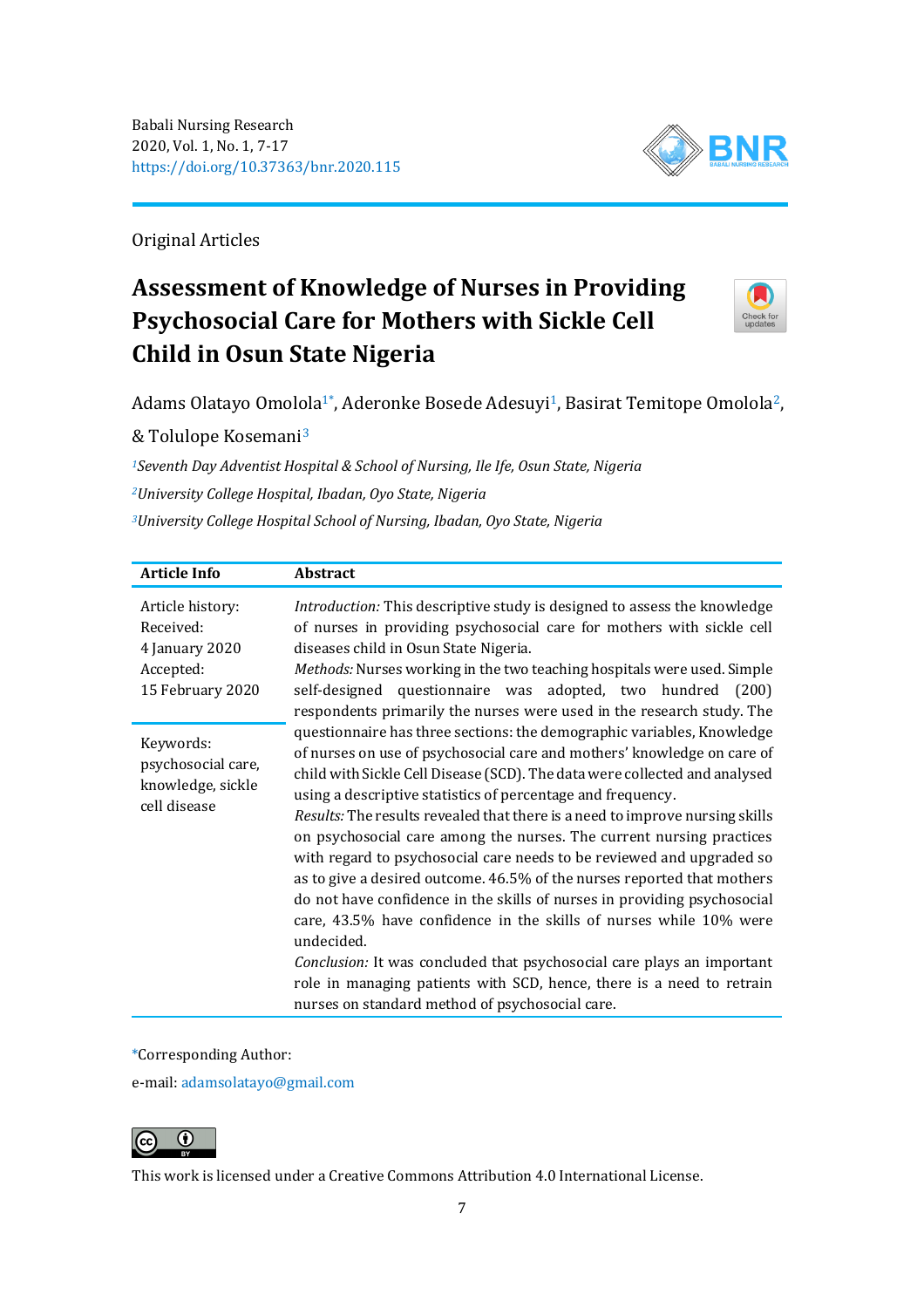#### **INTRODUCTION**

Sickle Cell Disease (SCD) is the most occurring genetic pathological disorder among black race in the world, it is a chronic non-communicable disorder that largely affects children. It has a negative effects on family as a psychological burden as well the affected child and the caregivers [1]. In 2008, the 63rd Session of United Nation General Assembly recognised Sickle Cell Disease as a public health problem and agreed with member nations to create awareness every June 19 of every year [2]. Non Communicable Disease (NCD) accounts for 22% of premature death in Nigeria which also included SCD [3].

SCD is classified as a major chromosomal defect disorder that is largely dominant in Africa sub-region. A healthy individual has a round shape of red blood cell whereas it's a sickled, crescent moons shape in individual with SCD. The blood vessel enhance easy movements of the round red blood cell, but the sickled red blood cell movements is inhibited and sluggish which results in clogging and clots in the vessel. The sickled blood is characterised with severe pain in the chest, the joints of the body, neck, back, feet and hands. It's also symptomized with sluggish blood flow causing organs damage, bones and muscles. Often time there is weakness, paleness of the eye, and fatigue, and the eye usually present yellowish [4].

Afolayan & Jolayemi (2011) cited that socio-environmental factors plays a major role in coping mechanism of parent which in turns influence the developmental pattern of the child [5]. Parent with poor economic outlook has a great challenge in meeting the child's need and the family thereby experiencing an untold hardship [6].

Various factors has been identified to contribute to child's development affected with SCD. This depends on the severity and the nature of the SCD - (HbSS), sickle cell haemoglobin C (Hb-SC) and sickle cell thalasaemia (Hb-SSthal) [7]. Some related factors include interpersonal relationship, bullying, rejection, emotional distress, poor educational attainment, work failure and many more [8]. Some predisposing factors that causes red blood sickling include dehydration, infection, and sudden change in body temperature especially cold skin, excessive physical exertion and stress [9].

Psychosocial care involves three distinct subjects that is psychological care, social care and spiritual care [10]. Nurses are involved in establishing patients and families' support system, nurses promote professional dialogue with mothers with SCD children by enhancing their psychological stability. This relationship affects the decisions and their strength and capacities to live up with those decisions [11]. Nurses having good communication and assessment skills has a viable rapport with the mother and the child, these two skills enhance the clinical relationship with the patient and the family. Nurses ensure to provide individualised care with specific physical, symptomatic and psychological care [12].

A professional psychosocial care has been found to be greatly beneficial for patients with SCD and the mother, thus reducing both psychological and physical distress which enhance good quality of care, quality of life, promoting coping mechanism and drastically minimised pain threshold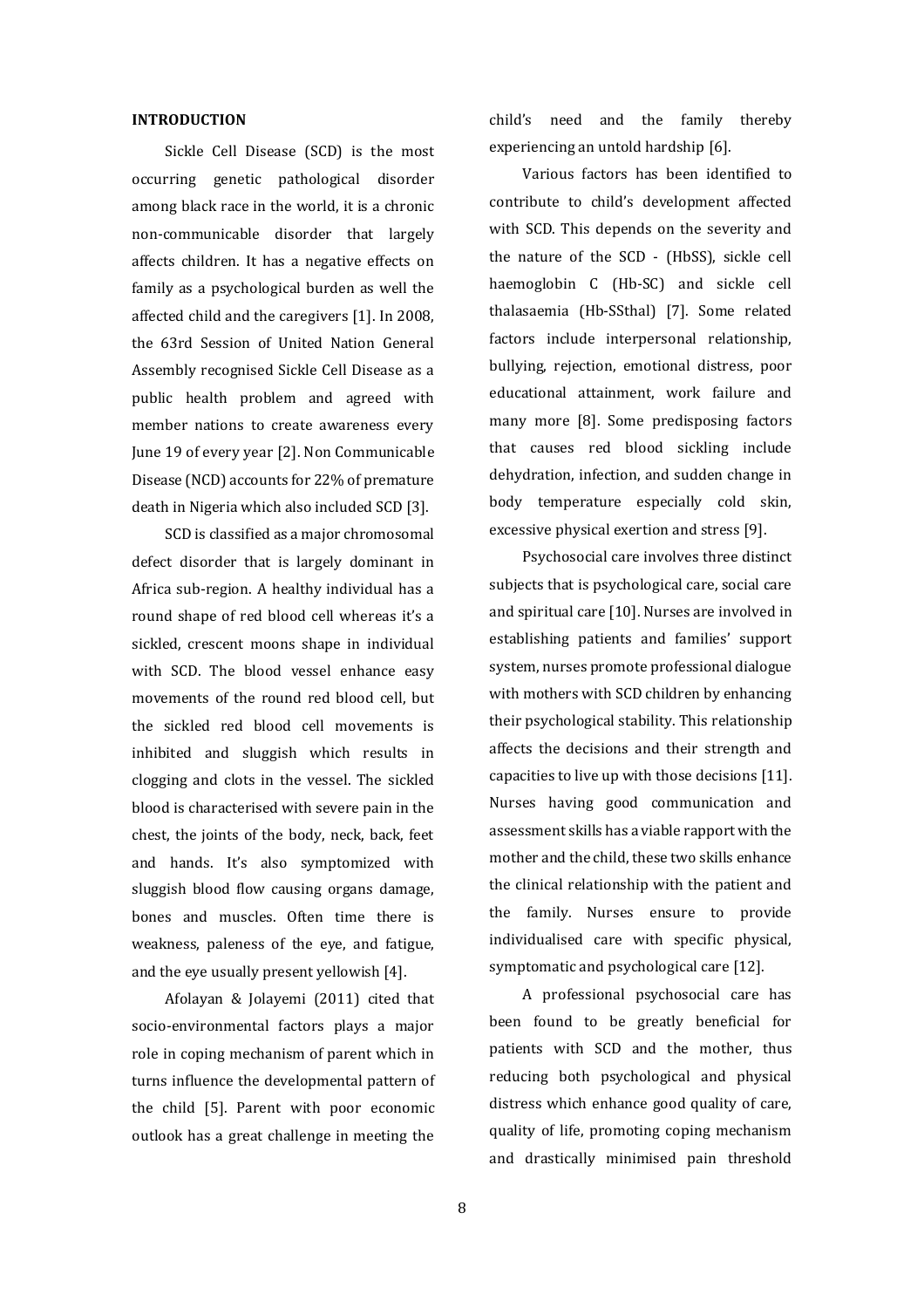which is influenced on the hospitalisation demands [13].

The complex treatment of SCD impact on psychological and emotional status of the sick child and the family at large, this put pressures on family members to adjust with the new circumstances [14][15]. Studies had shown that there is proportional relationship between the emotional state of family members and the intra-family relationship with more significance on mothers of SCD children, this reflects the level of support the SCD child receives [16][17]. Environmental factor, especially the home plays an important part in care of the child with SCD [18]. Studies also revealed that mothers with SCD child reported negative effect of caring for the child, the care has impact on their personality as well the families, friendship interference, disruptions of family activities, poor routine affairs and uncordial relationships [19].

Several studies had been conducted to analyse the psychological, attitude and knowledge of mother's towards the care of child with SCD. This study focuses on nurses' knowledge on providing psychosocial care to mothers with SCD.

The aim of this research work is to assess the Knowledge of Nurses working in teaching hospitals in Providing Psychosocial Care for Mothers with Sickle Cell Child in Osun State Nigeria. There are basically two teaching hospitals in Osun State: Ladoke Akintola University of Technology Teaching Hospital Oshogbo and Obafemi Awolowo University Teaching Hospitals Ile Ife.

#### **METHODS**

#### *Study design*

This is a descriptive research study design. A self-designed questionnaire was formulated, distributed to respondents, and collected. The questionnaire consisted of three parts I – III. Part I is made of Demographic information, Part II is made of Assessment of Knowledge of Nurses on Psychosocial Care, Part III is made of Assessment of level of understanding of mothers with care of child with SCD.

The psychometry properties of the instrument used in the study was initially utilised through a pilot study that was conducted at Seventh Day Adventist Hospital Ile Ife among 17 nurses. The part II and III showed a reliability of 0.79 using Cronbach Alpha analysis.

#### *Study Population*

The understudied population were nurses currently working in Ladoke Akintola University of Technology Teaching Hospital (LAUTECH) LTH, Idi-Seke, Oshogbo and Obafemi Awolowo University Teaching Hospital (OAUTHC) Ile Ife.

## *Sample and Sampling Technique*

Two hundred nurses were selected randomly using a non-probability purposive sampling. All the selected nurses were initially asked if they had contact with child with SCD before giving them the questionnaire. This is purposely to avoid a nurse working in a unit that doesn't admit patient with SCD: Paediatric Unit, Emergency Unit, Paediatric Outpatient Unit, General Outpatient Unit, Male Medical Unit, and Female Medical Unit. The self-designed questionnaire was distributed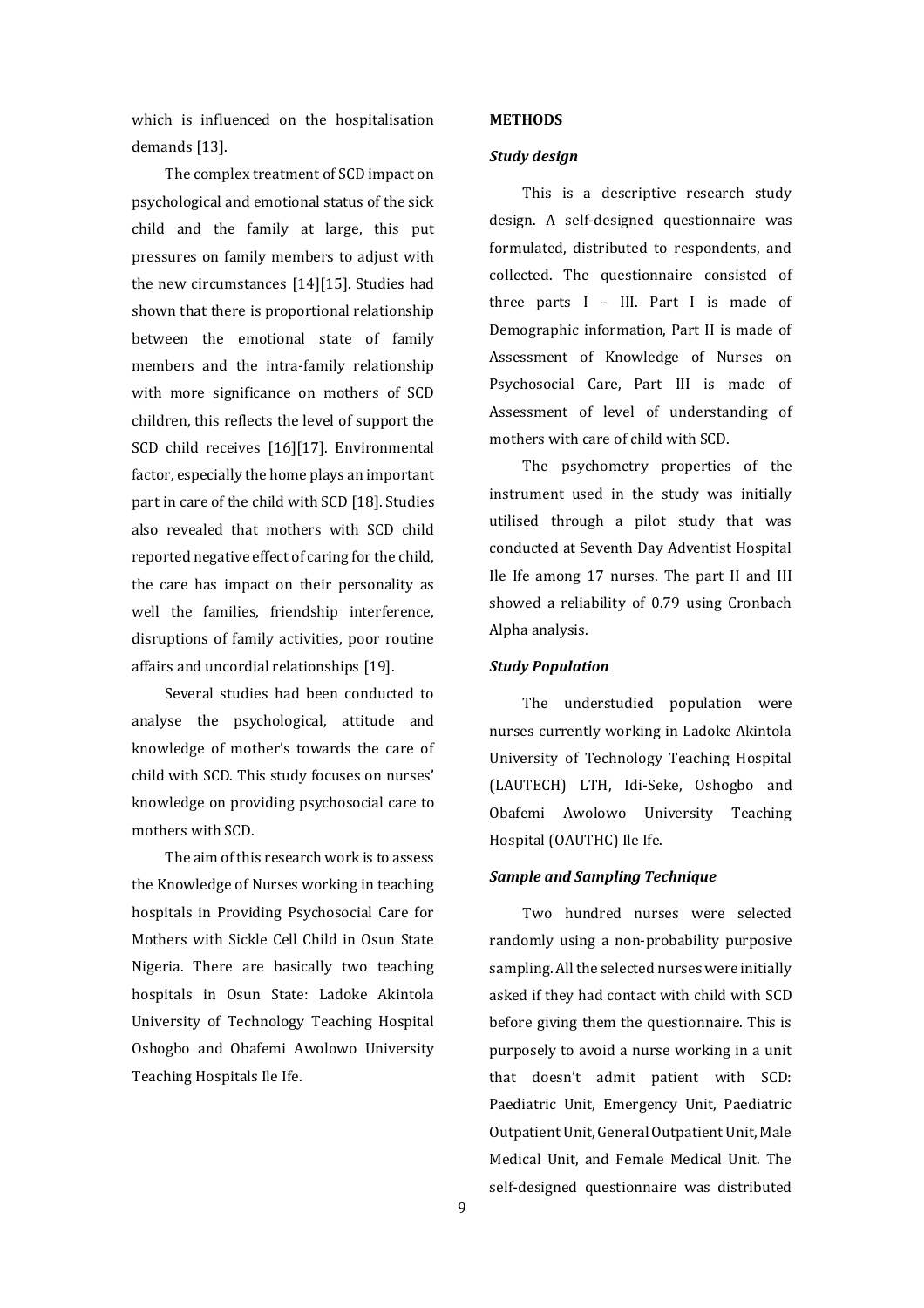and returned after it was administered. Consent was given while all information were considered confidential, hence nurses' cooperation was solicited for and granted which was included on the questionnaire.

# *Analysis of data*

The collected data were analysed through a descriptive statistics of frequencies, and percentages.

# *Ethical Considerations*

Informed consent of the respondents was obtained via the instrument used. Also, approval was received from Obafemi Awolowo Teaching Hospital Ile Ife and Ladoke Akintola University of Technology Teaching Hospital, Oshogboy.

## **RESULTS**

Table I showed that majority of the respondents were females 79.5% (159) while only 20.5% (41) were males. In terms of years of experience, majority of the respondents with highest years of experience are 27% while the least are 10.5%.

Considering table 2 above majority of nurses agreed that psychosocial care provides a positive contributions in the care of child with SCD as well the mother, while just 5% do not agree psychosocial therapy is important for mothers with SCD Child.

Table 3 showed that majority of the respondent agreed that social care, Emotional Care Physical Care, Spiritual Care, Mental Care, Financial Care, Cultural Care, Communication Care and Educational Care accounting for 97%, 93%, 95%, 86.5%, 92%, 80%, 67%, 60%, 55.5% respectively are components of psychosocial care while 33% do not agree with cultural care as part of psychosocial care, also 40% disagree that communication isn't part of psychosocial care and 44.5% also disagree that educational is a component of psychosocial care.

Table 4 above showed that the 97% of mothers complained of family neglect during the crisis of the child while only 3% received family support.

Considering the table 5 above, majority of the mothers believed that children with SCD can't live beyond 21 years of age, while 33% do not believe in it. This reflects the level of literacy and awareness of mothers on care of child with SCD.

Table 6 depicted that majority of the mothers 69% go through financial hardship during and after the care of the child with SCD while only 31% is buoyant enough to take adequate care without complaining.

Figure 1 above depicted that 90% of nurses agreed that there is a need for continuous retraining of nurses on providing a positive outcome psychosocial care while only 10% do not agreed.

Figure 2 revealed that all the respondents accepted that psychosocial therapy is an essential component of nursing care.

Figure 3 above revealed that 46.5% of mothers do not have confidence in the skills of nurses in providing psychosocial care, 43.5% have confidence in the skills of nurses while 10% were undecided.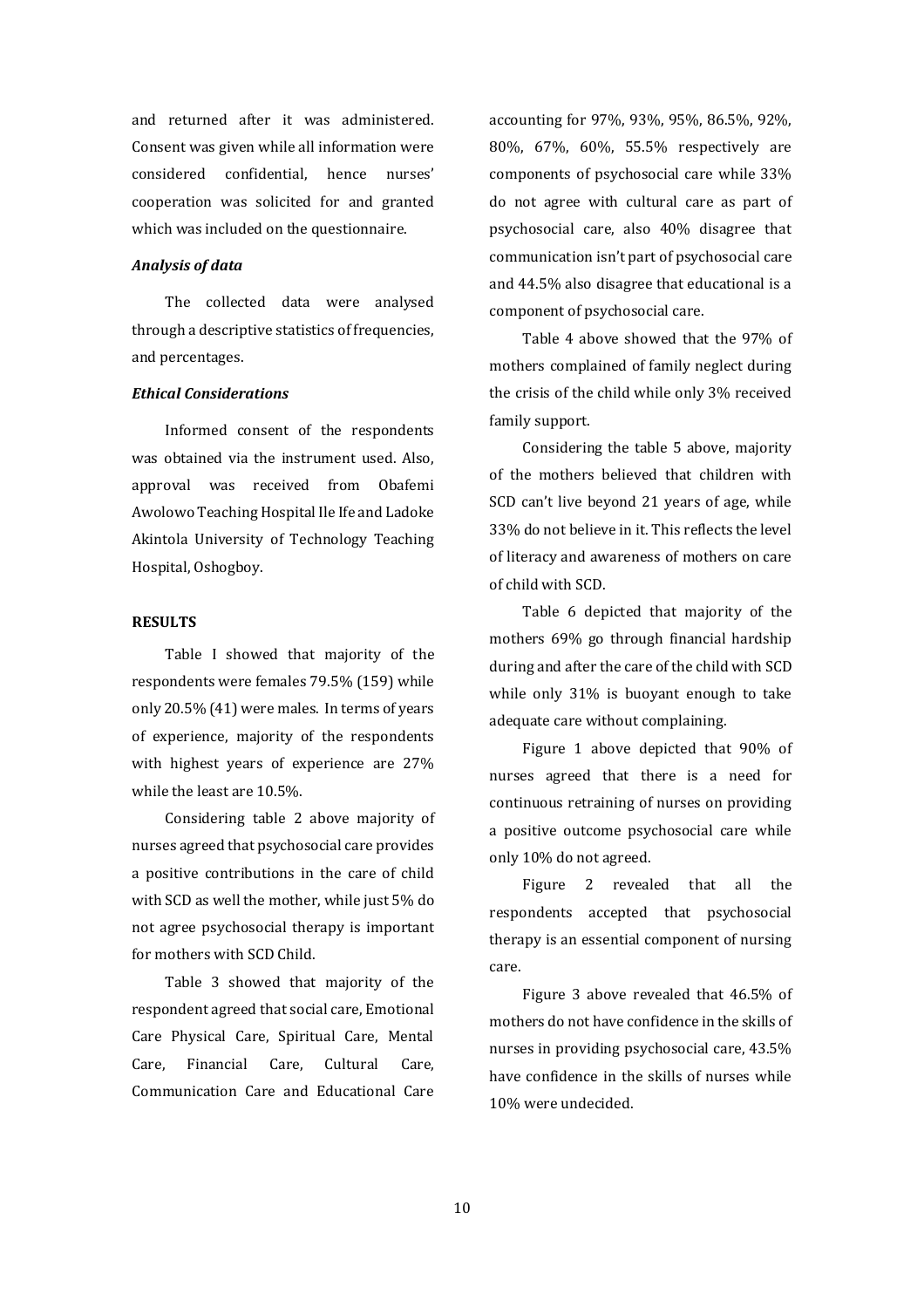# **Table 1**

Demographic variables of respondents

| <b>Variables</b>           | Frequency | Percentage |
|----------------------------|-----------|------------|
| Institution                |           |            |
| <b>OAUTHC</b>              | 120       | 60%        |
| <b>LAUTECH</b>             | 80        | 40%        |
| <b>Total</b>               | 200       | 100%       |
| <b>Sex</b>                 |           |            |
| Male                       | 41        | 20.5%      |
| Female                     | 159       | 79.5%      |
| <b>Total</b>               | 200       | 100%       |
| Age                        |           |            |
| $20 - 25$                  | 29        | 14.5%      |
| $26 - 31$                  | 38        | 19.0%      |
| $32 - 37$                  | 49        | 24.5%      |
| $38 - 43$                  | 35        | 17.5%      |
| $44 - 49$                  | 27        | 13.5%      |
| 50 and above               | 22        | 11.0%      |
| <b>Total</b>               | 200       | 100%       |
| <b>Years of Experience</b> |           |            |
| $1 - 5$                    | 21        | 10.5%      |
| $6 - 10$                   | 23        | 11.5%      |
| $11 - 15$                  | 25        | 12.5%      |
| $16 - 20$                  | 32        | 16%        |
| $21 - 25$                  | 45        | 22.5%      |
| $26 - 30$                  | 54        | 27%        |
| <b>Total</b>               | 200       | 100%       |

# **Table 2**

Agree that psychosocial care is importance for mothers with SCD Child

| Item         | <b>Frequency</b> | Percentage |
|--------------|------------------|------------|
| Agree        | 190              | 95%        |
| Disagree     | 10               | 5%         |
| Indifference |                  | $0\%$      |
| Total        | 200              | 100%       |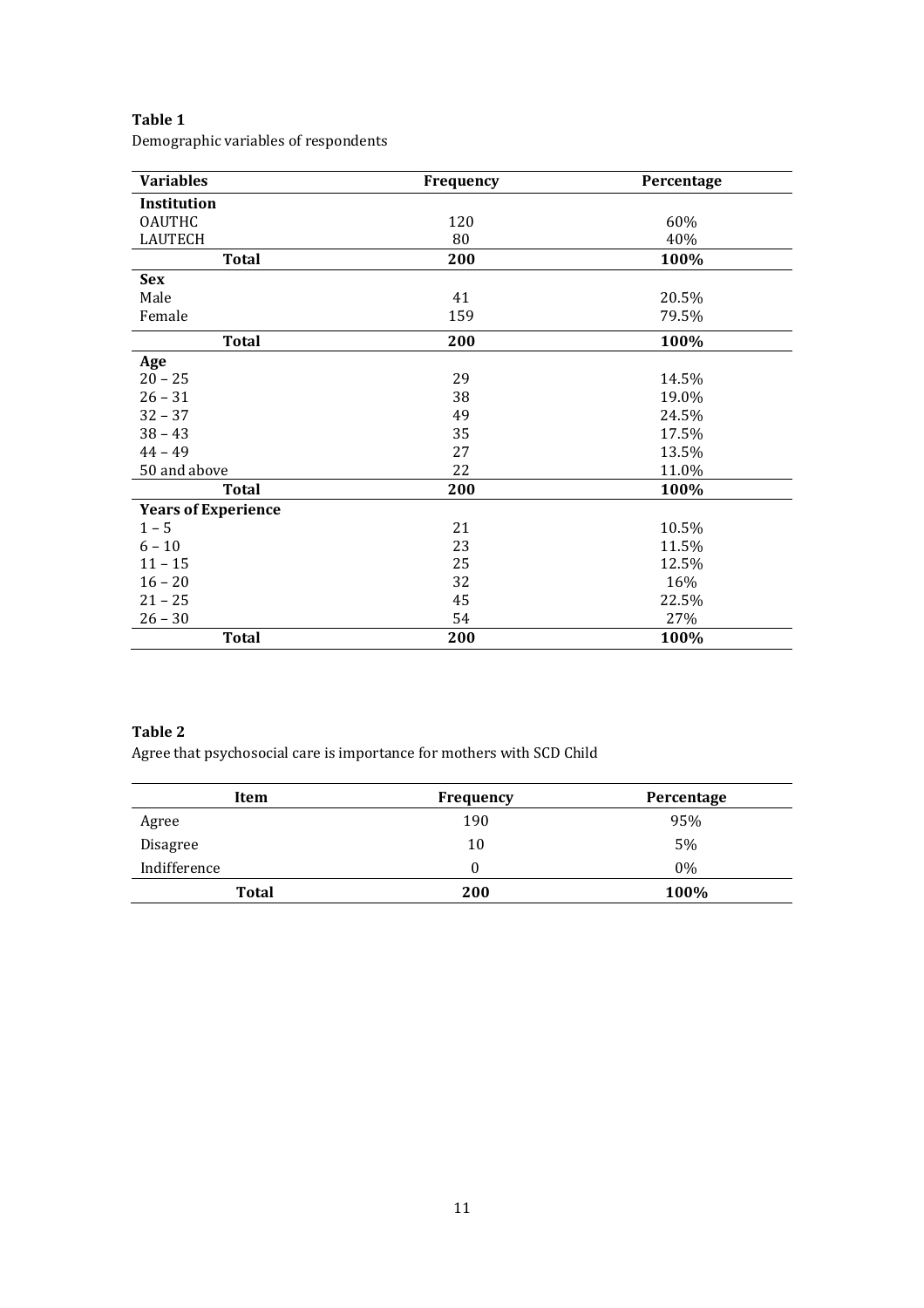# **Table 3**

|  | Nurses Knowledge on Components of Psychosocial Care |  |  |  |
|--|-----------------------------------------------------|--|--|--|
|--|-----------------------------------------------------|--|--|--|

|                                        |       | <b>Frequency</b> | Percentage |                 |  |
|----------------------------------------|-------|------------------|------------|-----------------|--|
| <b>Components of Psychosocial Care</b> | Agree | <b>Disagree</b>  | Agree      | <b>Disagree</b> |  |
| Social Care                            | 194   | 6                | 97%        | 3%              |  |
| <b>Emotional Care</b>                  | 186   | 14               | 93%        | 7%              |  |
| <b>Physical Care</b>                   | 190   | 10               | 95%        | 5%              |  |
| Spiritual Care                         | 173   | 27               | 86.5%      | 14.5%           |  |
| Mental Care                            | 184   | 16               | 92%        | 8%              |  |
| Financial Care                         | 160   | 40               | 80%        | 20%             |  |
| Cultural Care                          | 134   | 66               | 67%        | 33%             |  |
| <b>Communication Care</b>              | 120   | 80               | 60%        | 40%             |  |
| Educational Care                       | 111   | 89               | 55.5%      | 44.5%           |  |

# **Table 4**

Mother complained of family abandonment and neglect during the care of the child

| Item                                                          | Yes | Percentage | N <sub>0</sub> | Percentage | Total |
|---------------------------------------------------------------|-----|------------|----------------|------------|-------|
| Mother complained of family<br>abandonment and neglect during | 194 |            |                |            | 100%  |
| the care of the child                                         |     |            |                |            |       |

# **Table 5**

Does mother believe that a child with sickle cell disease cannot live beyond 21years?

| Item                             | Yes | Percentage | No | Percentage | Total |
|----------------------------------|-----|------------|----|------------|-------|
| Does mother believe that a child | 134 |            | 66 |            | 100%  |
| with sickle cell disease cannot  |     |            |    |            |       |
| live beyond 21 years?            |     |            |    |            |       |

# **Table 6**

Does mother complain of financial bottleneck during and after the care of the child with SCD?

| Item                                                                                                   | Yes | Percentage | No | Percentage | Total |
|--------------------------------------------------------------------------------------------------------|-----|------------|----|------------|-------|
| Does mother complain of<br>financial bottleneck during and<br>after the care of the child with<br>SCD? | 138 | 69         | 62 |            | 100%  |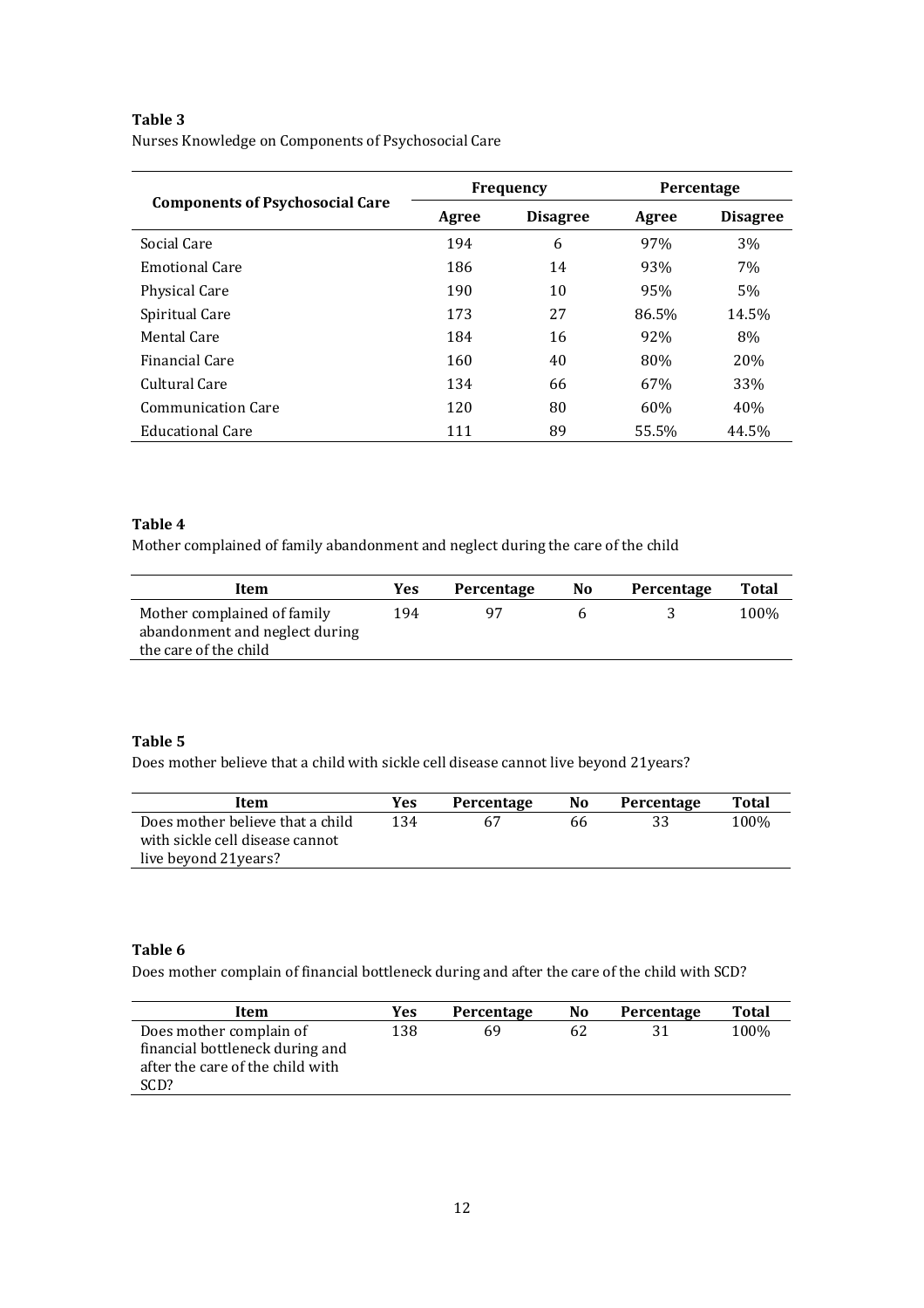

**Fig. 1.** There is a need for continuous retraining of nurses on psychosocial care



**Fig. 2.** Psychosocial therapy is an essential component of nursing care



**Fig. 3.** Do mothers express confidence in the skills of the nurse in providing psychosocial care of the child with SCD?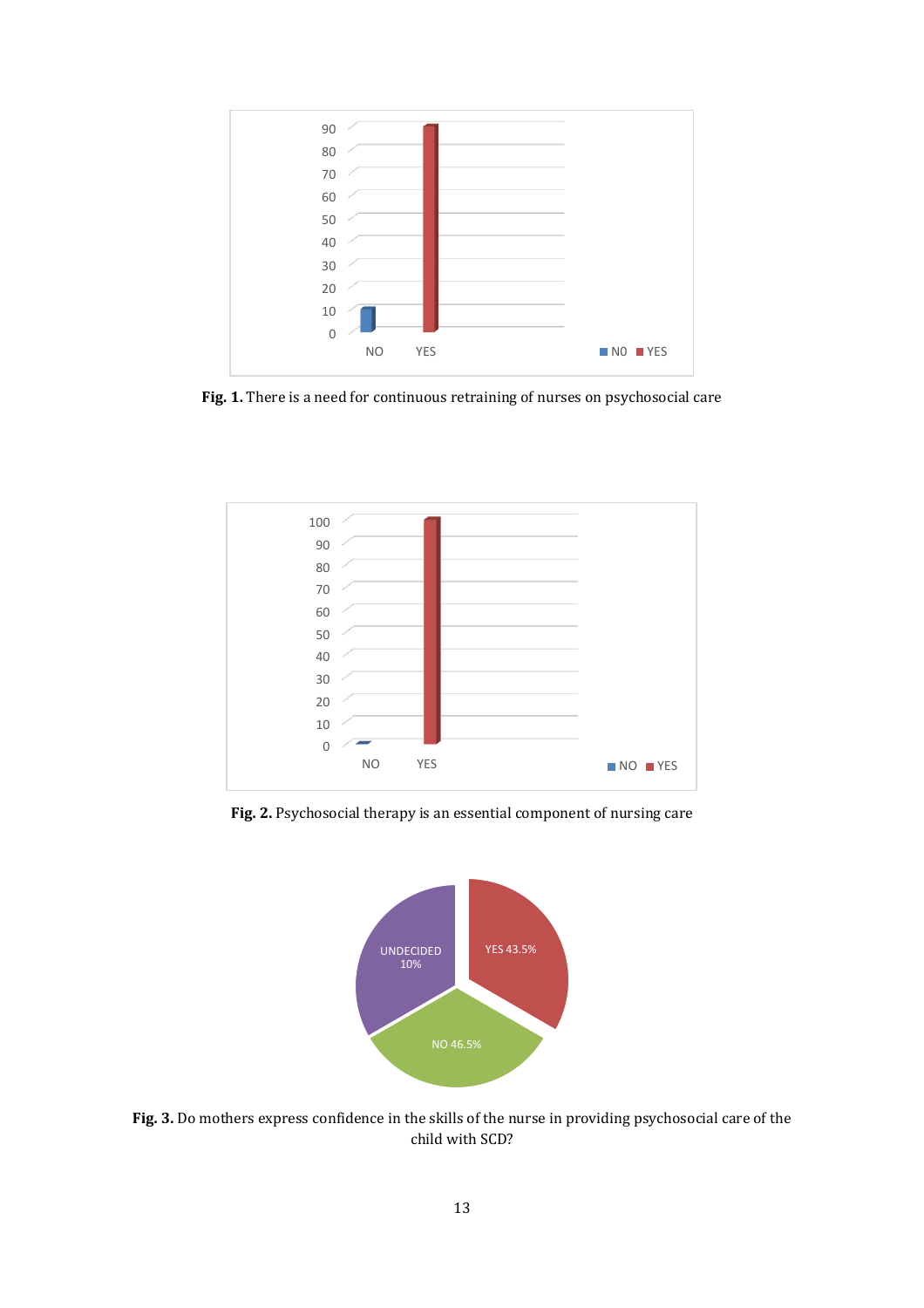### **DISCUSSION**

The findings showed that majority of the respondents were females 79.5% (159) while only 20.5% (41) were males. In terms of years of experience, majority of the respondents with highest years of experience are 27% while the least are 10.5%. Majority of nurses agreed that psychosocial care provides a positive contributions in the care of child with SCD as well the mother, while just 5% do not agree psychosocial therapy is important for mothers with SCD Child. Beside, majority of the respondent agreed that social care, Emotional Care Physical Care, Spiritual Care, Mental Care, Financial Care, Cultural Care, Communication Care and Educational Care accounting for 97%, 93%, 95%, 86.5%, 92%, 80%, 67%, 60%, 55.5% respectively are components of psychosocial care while 33% do not agree with cultural care as part of psychosocial care, also 40% disagree that communication isn't part of psychosocial care and 44.5% also disagree that educational is a component of psychosocial care.

Meanwhile, the study showed that the 97% of mothers complained of family neglect during the crisis of the child while only 3% received family support. Majority of the mothers believed that children with SCD hardly live beyond 21 years of age, while 33% do not believe in it. This reflects the level of literacy and awareness of mothers on care of child with SCD. Majority of the mothers of 69% go through financial hardship during and after the care of the child with SCD while only 31% are financially stable during and after the care without complaining. 90% of nurses agreed that there is a need for continuous retraining of nurses on providing a positive outcome of psychosocial care while only 10% do not agreed. All the respondents agreed that psychosocial therapy is an essential component of nursing care.

This study revealed that 46.5% of mothers do not have confidence in the skills of nurses in providing psychosocial care, 43.5% have confidence in the skills of nurses while 10% were undecided.

A study was conducted by Adegoke SA, & Kuteyi EA. on Psychosocial burden of sickle cell disease on the family, Nigeria. The study revealed that caregivers had financial constraints to take care of the child with SCD, this support the findings in this study that majority of the mothers of 69% go through financial hardship during and after the care of the child with SCD.

Majority of the mothers believed that children with SCD hardly live beyond 21 years of age, while 33% do not believe in it. This was supported by a study conducted in Canada by Burnes, Antle, Williams, & Cook, that mothers live in fear because the SCD can be hospitalised suddenly and fear of premature death [20]. Meanwhile, the study showed that the 97% of mothers complained of family neglect during the crisis of the child while only 3% received family support, this findings correlated with a findings of Burnes et al that mothers reported lack of psychosocial support from the community.

Psychosocial care is a universal intervention that provides physical psychological and social demands of patients [21]. It's very important for nurses to know that it's pertinent to engage in continuous program on developing a professional training on psychosocial therapy. As this is a major care that mothers with child with SCD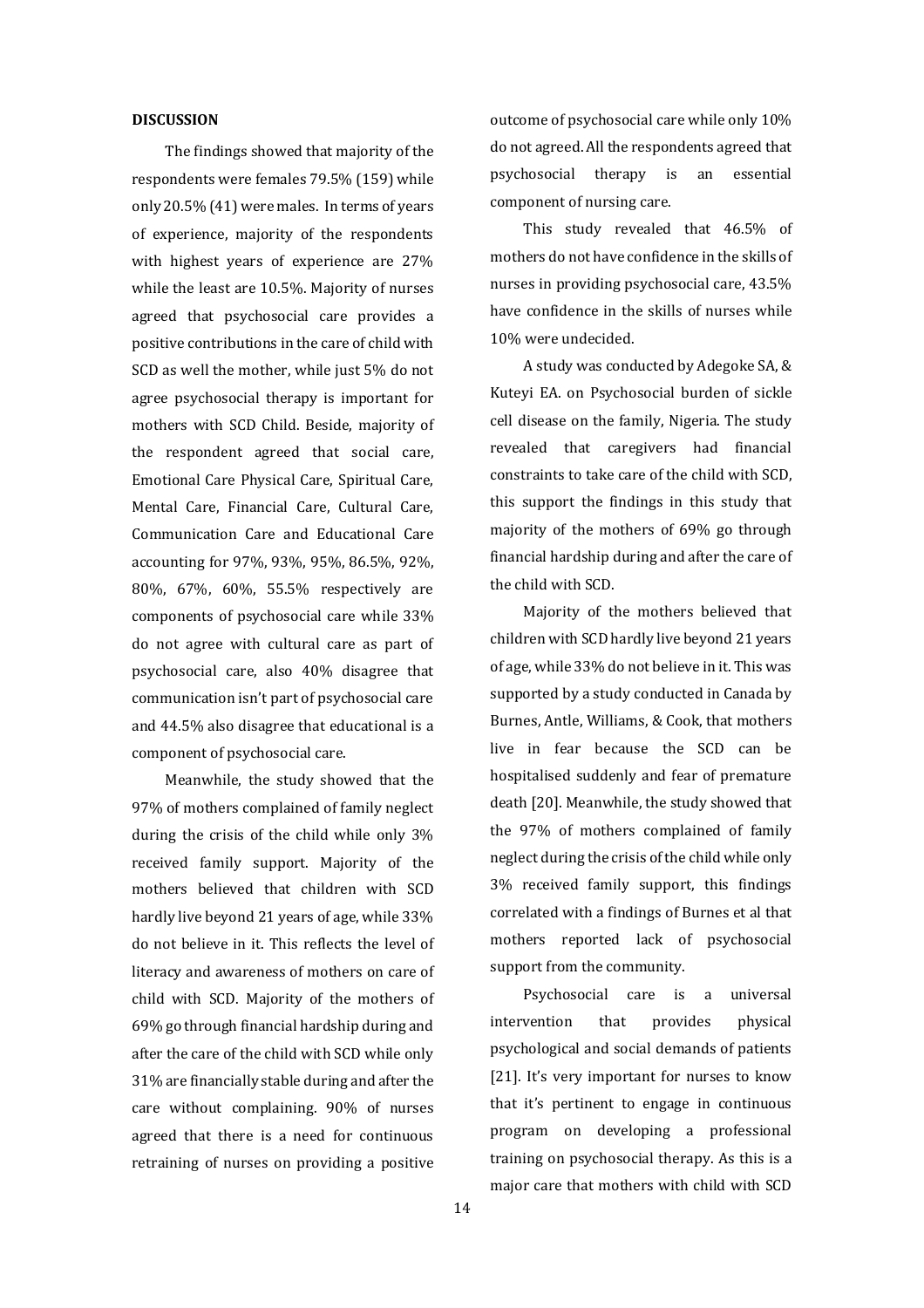need. The psychosocial care is a comprehensive care that cares for the physical care, psychological care, social care, emotional care, communication skills and many more. Beside, a need to review the current nursing training curriculum that will contain full psychosocial therapy education and be translated into nursing care.

## **CONCLUSION**

Psychosocial support assists individuals or communities in healing the psychological wounds and rebuild social structures after an emergency or a live-threatening incidents [22]. Some of the psychosocial impacts on the mothers as seen in the study include the shortness of the life expectancy of the child with SCD, financial costs of the care, psychological and emotional imbalance, and poor family support. The study also revealed that 46.5% of mothers believed that nurses do not have adequate knowledge on providing psychological care. Hence, this study revealed that there is a need for nurses to improve their skills in promoting psychosocial care for mothers with SCD child as the respondents 100% agreed that psychosocial support is an essential aspect of nursing care. Also, the study showed that emotional stability, financial capability, psychological balance, social compatibility, and family support are some of the possible outcome of psychosocial care of mothers with SCD child. Mothers, Child with SCD and family members' at large need to support one another during crisis, as this will promote healing and psychological support.

#### **RECOMMENDATION**

This findings of this study has the following recommendations: (1) Retraining nurses on standard psychosocial therapy, (2) Update the nursing training curriculum to adapt with psychosocial therapy, (3) Promote further educational attainment among nurses which will enhance professional nursing delivery of care, (4) Further research into how to improve the current nursing care.

## **REFERENCES**

- [1] C. L. Edwards et al., "A Brief Review of the Pathophysiology, associated pain, and psychosocial issues in sickle cell disease," Int. J. of Behav. Med., vol. 12, no. 3, pp. 171–179, 2005, doi: 10.1207/s15327558ijbm1203\_6.
- [2] United Nations, "Press Conference On Raising Awareness Of Sickle-Cell Anaemia," New York, June 2009, https://www.un.org/press/en/2009/0 90619\_Anaemia.doc.htm
- [3] World Health Organization, "Nigeria fulfils commitment, launches Plan for the Prevention and Control of Non-Communicable Diseases," Abuja, 2019, https://www.afro.who.int/news/nigeri a-fulfils-commitment-launches-planprevention-and-control-noncommunicable-diseases
- [4] World Health Organization, "Sickle Cell Disease," Regional Office for Africa, 2019, https://www.afro.who.int/publications /sickle-cell-disease
- [5] J. A. Afolayan and F. T. Jolayemi, "Parental Attitude to Children with Sickle Cell Disease in Selected Health Facilities in Irepodun Local Government, Kwara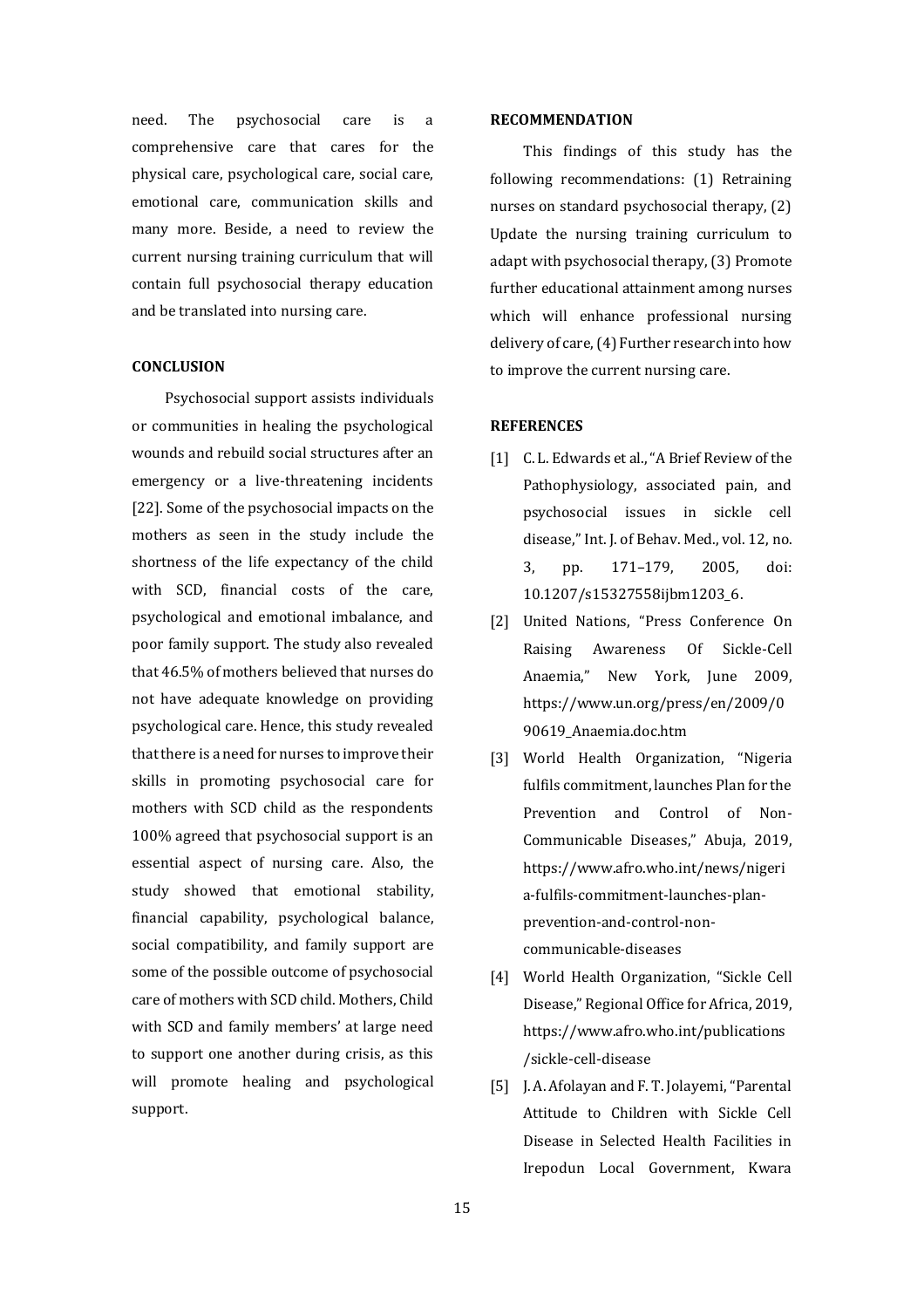State, Nigeria, Studies on Ethno-Medicine, vol. 5, no. 1, pp. 33–40, 2011, doi:

10.1080/09735070.2011.11886389.

- [6] M. Kiddy and V. Thurtle, "From Chrysalis to Butterfly the School Nurse role," Community Practitioner, vol. 73, no. 8, pp. 295–298.
- [7] J. B. Lawson, Sickle cell disease in pregnancy. In: Lawson JB, Stewart OB, editors. Obstetrics and Gynaecology in the tropics and developing countries, London: Edward Amold (publishers) Ltd, 2003.
- [8] E. S. Buhs and G. W. Ladd, "Peer rejection as an antecedent of young children's School adjustment: An examination of mediating processes," Developmental Psychology, vol. 37, no. 4, pp. 550–560, 2001. Cited In B. Ola, R. Coker, and C. Ani, "Stigmatising Attitudes towards Peers with Sickle Cell Disease among Secondary School Students in Nigeria," International Journal of Child, Youth and Family Studies, vol. 4, pp. 391–402, 2013.
- [9] NHS, "A Parent's guide to managing sickle cell disease," London, NHS Sickle Cell & Thalassemia Screening Programme, 2017.
- [10] K. Hodgkinson, "What is the psychosocial impact of cancer?," In K. Hodgkinson and J. Gilchrist, Psychosocial Care of Cancer Patients, Chapter 1, pp. 1–12, Melbourne: Ausmed, 2008.
- [11] M. Ellis et al., "Psychological Issues," in M. Grundy, Nursing In Haematological Oncology, Chapter 23, pp. 457–474, Sydney: Elsevier, 2006.
- [12] R. Watts, M. Botti, and M. Hunter, "Nurses' perspectives on the care

provided to cancer patients," Cancer Nursing, vol. 33, no. 2, 1–8, 2010. Cited In M. J. Legg,"What is psychosocial care and how can nurses better provide it to adult oncology patients," Australian Journal of Advanced Nursing, vol. 28, no. 3, pp. 61- 67, 2012.

- [13] L. Carlson and B. Bultz, "Benefits of psychosocial oncology care: Improved quality of life and medical cost offset," Health and Quality of Life Outcomes, vol. 1, no. 8, pp. 1–9, 2003. Cited In M. J. Legg, "What is psychosocial care and how can nurses better provide it to adult oncology patients," Australian Journal of Advanced Nursing, vol. 28, no. 3, pp. 61– 67, 2012.
- [14] T. M. R. Guimaraes, W. L. Miranda, and M. M. F. Tavares, "The day-to-day life of families with children and adolescents with sickle cell anemia," Rev. Bras. Hematol. Hemoter., vol. 31, no. 1, pp. 9– 14, 2009. Cited In E. C. R. Gesteira et al., "Families of children with sickle cell disease: an integrative review," Online Brazilian Journal of Nursing, vol. 15, no. 2, pp. 276–290, 2016, doi: 10.17665/1676-4285.20165289.
- [15] A. K. Hildenbrand et al., "Coping and coping assistance among children with sickle cell disease and their parents," J. Pediatr. Hematol. Oncol., vol. 37, no. 1, pp. 25–34, 2015. Cited In E. C. R. Gesteira et al., "Families of children with sickle cell disease: an integrative review," Online Brazilian Journal of Nursing, vol. 15, no. 2, pp. 276–290, 2016, doi: 10.17665/1676-4285.20165289.
- [16] D. J. Weatherall and J. B. Clegg, "Inherited haemoglobin disorders: an increasing